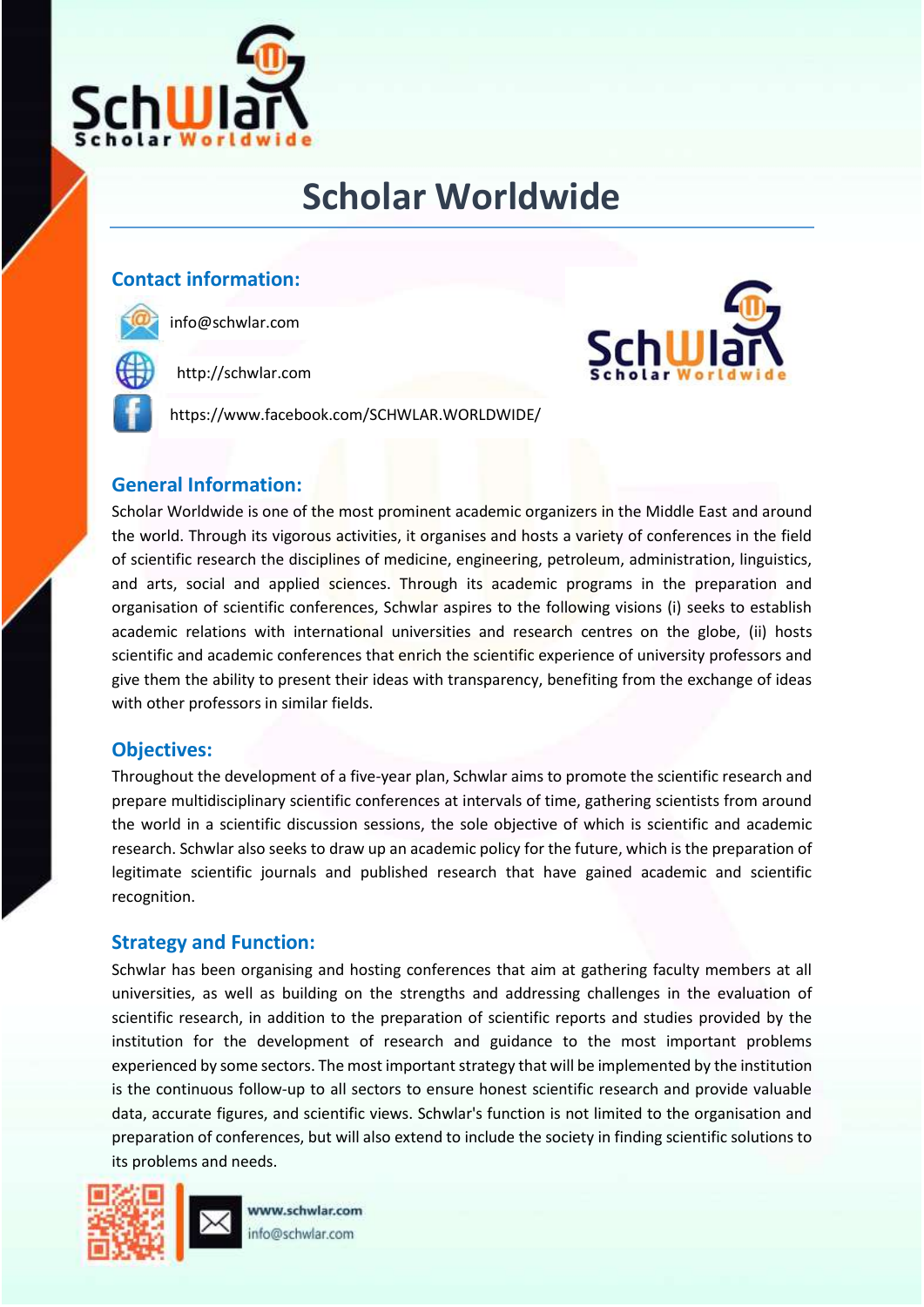

## **Vision:**

Through its academic programs in the preparation and organisation of scientific conferences, Schwlar seeks to establish academic relations with international universities and research centres on the globe. Schwlar works toward hosting scientific and academic conferences that enrich the scientific experience of university professors and give them the ability to present their ideas with transparency, benefiting from the exchange of ideas with other professors in similar fields.

### **Scholar Worldwide Focus:**

Schwlar seeks to gather world academics in one hall and enable them to exchange scientific ideas in an atmosphere full of harmony. Schwlar is open to university professors from all over the world, and in various disciplines, building bridges for scientific and cultural collaboration, enabling the exchange of different experiences and visions at different levels, in addition to the facilitation of a database of professors, their specialties and universities crossing all borders that prevent scientific communication. Schwlar aims, through the development of a five-year plan, to promote the scientific research and prepare multidisciplinary scientific conferences at intervals of time, gathering scientists from around the world in a scientific discussion sessions, the sole objective of which is scientific and academic research. Schwlar also seeks to draw up an academic policy for the future, which is the preparation of legitimate scientific journals and published research that have gained academic and scientific recognition.

## **SCHWLAR International Team:**

| 1. Behruz Ibrahimov- Azerbaijan                 | 11. Dr. Mohammed Saddik- France                           |
|-------------------------------------------------|-----------------------------------------------------------|
| 2. Intissar Abo Najm-Lebanon                    | 12. Miragha Naghiyev- Russia                              |
| 3. Faten Khalil-Turkey                          | 13. Dr. Himanshu D. Tiwari- India                         |
| 4. Dr. Esmat Khorshed- Egypt                    | 14. Pirnazarov Nurnazar Rashid uli (Ph.D.)-<br>Uzbekistan |
| 5. Assoc.Prof.Dr. Najeeb Al-sammarrie- Malaysia | 15. Mr. Hazem Kazim- Sweden                               |
| 6. Dr. Joumana Basheer Abu Rumman- Jordan       | 16. Noha Ibrahim Al-Batahani- Sudan                       |
| 7. Dr. Natalia Sypion-Poland                    | 17. Dr. Wilson Cordova-Philippines                        |
| 8. Dr. Dounia Bakel - Algeria                   | 18. Dr. Fetouh Younes Dawood – Kyrgyzstan                 |
| 9. Dr. Siham Alqanbandi- Kuwait                 | 19. Gift Chidi-Onwuta, PhD - Nigeria                      |
| 10.Dr. Bana Ahmad Ibrahim - Syrian              | 20. Dima Abu Latifa (Ph.D.) - Palestine                   |

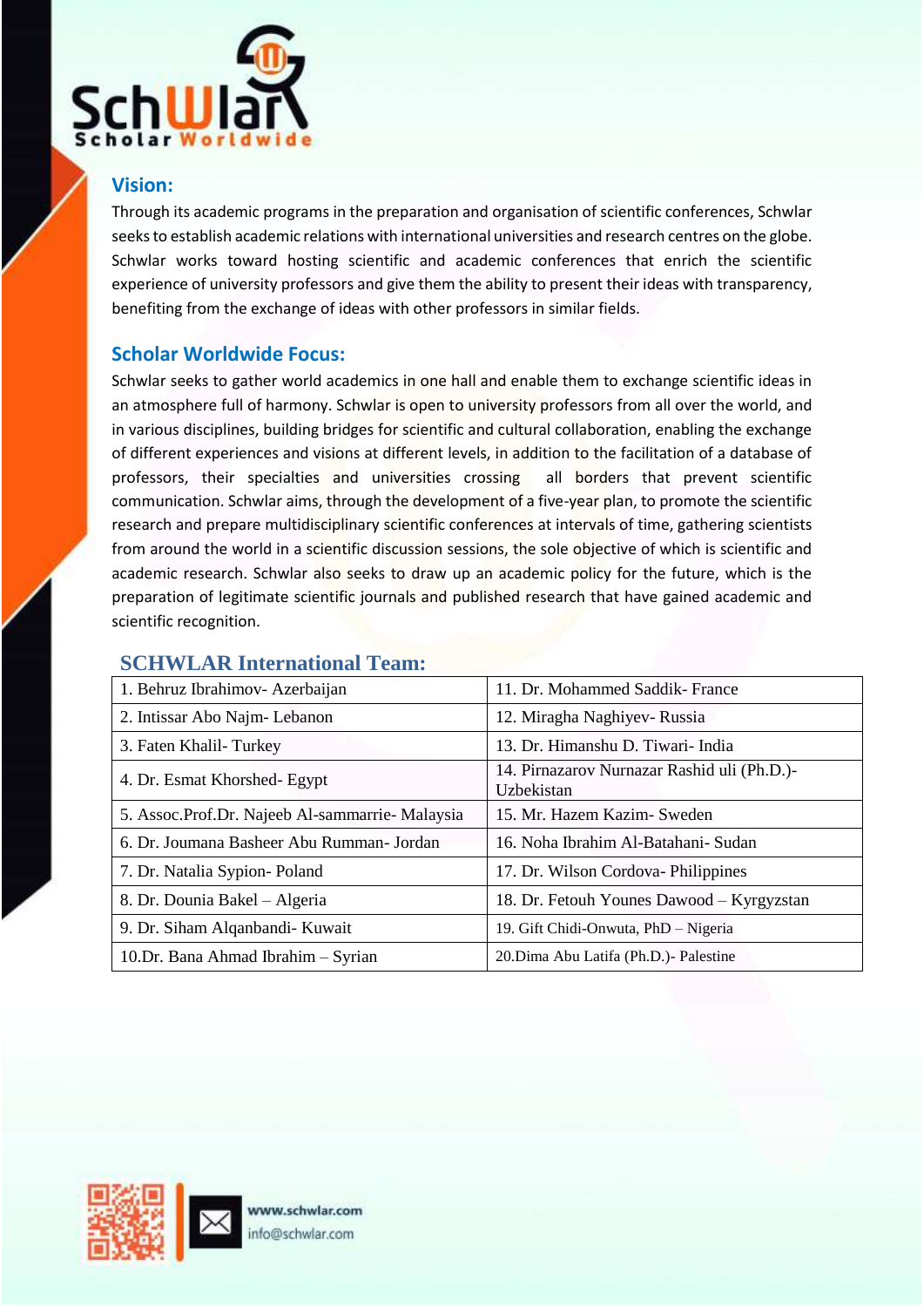

## **Past and Upcoming Workshops, Webinars and Conferences:**

### **First: Workshops**

1. How to write a successful research proposal to get grant, Basra, Iraq, 2019.

2. Leadership skills for Educational Institute, (In cooperation with Lebanon International Academy for capacity building) Lebanon, 2019.

3. Mechanisms of publishing research papers in the reginal and international journals (In Cooperation with centre for Basrah and Arab Gulf Studies, University of Basrah, Iraq 30 December 2019.

4. Managing and organizing time schedule, and mitigation mistakes for graduates, University of Basrah, Iraq, 2020.

### **Second: Webinars**

- 1. The E-Learning in Iraq: Future Vision, May 1<sup>st</sup>,2020
- 2. The legal regulation of E-Learning in Iraq, May  $10<sup>th</sup>$ , 2020
- 3. The E-Learning in Kurdistan- Iraq: An Evidence from Nawroz University Experience, May 13th, 2020.
- 4. A success story in e-learning: An Evidence from Arab Amman University, May 15<sup>th</sup>, 2020.
- 5. The experience of E-Learning in Omani Universities,  $\text{May } 19^{\text{th}}$ , 2020.
- 6. E-Learning System in Al-Madinah International University- Malaysia May 22nd, 2020
- 7. Essentials of E-Learning: An evidence from Ahmed bin Mohammed Military College- Qatar, May 26<sup>th</sup>, 2020.
- 8. Experience of the E-learning at the Turkish universities" "Suleyman Demirel University, May 28th, 2020.
- 9. Review of E-learning in Lebanon: Modern University for Business and Sciences experience, June 2nd, 2020.
- 10.The Acceptance and Cancellation of the Credit Hours System in the Iraqi Universities, June 4<sup>th</sup>, 2020.
- 11. The Acceptance and Cancellation of the Credit Hours System in the Iraqi Universities, June 8<sup>th</sup>, 2020.
- 12.E-Learning Experience in British schools during the COVID-19 Pandemic, June 9<sup>th</sup>, 2020.
- 13. The impact of audio, visual and written media on society over the Covid19 pandemic, June 13<sup>th</sup>, 2020.
- 14.Develop skills to build up your start-up 13June 2020.
- 15.University of Basrah: Developing Efficient Skills to Enhance the Graduates' Career Identity, June 14<sup>th</sup>, 2020.
- 16.Learning, Teaching and Training Systems within the Digital Era: United Kingdom as a case study, June  $18<sup>th</sup>$ , 2020.
- 17. The Experience of Kurdistan-Iraq Media in Confrontation with Covid-19, June 19th, 2020.
- 18.The Experience of Chinese Media in Confrontation with COVID-19, July 3rd, 2020
- 19. The Future of Graphic Design around the World (Prof. Dr. Ryan Abdullah- Germany) July 17<sup>th</sup>, 2020.

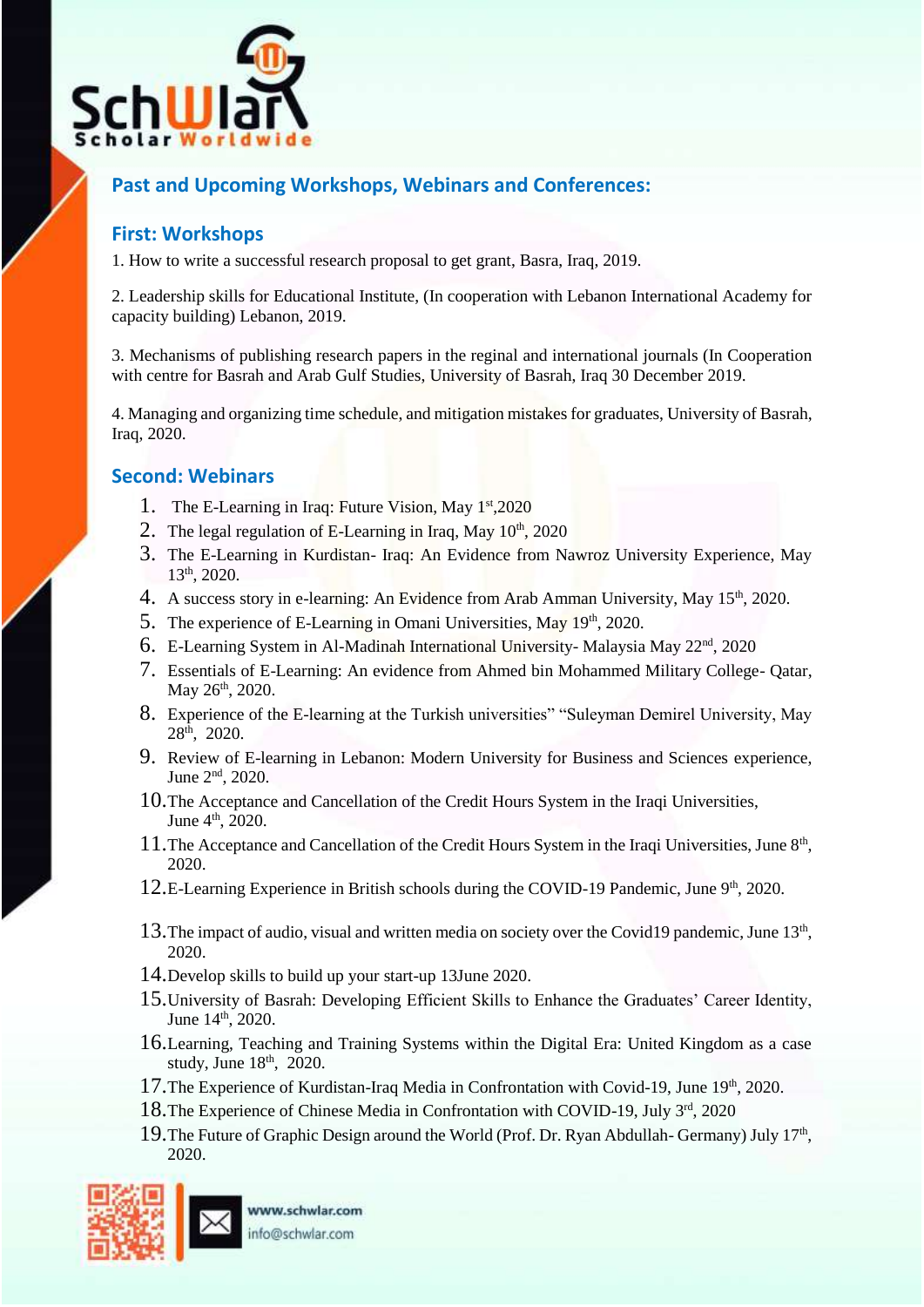

- 20. Virtual Influencer Marketing  $\&$  Budgets in Times of Covid-19, July 20<sup>th</sup>, 2020.
- 21. Get started in your career By LinkedIn, July  $25<sup>th</sup>$ , 2020.
- 22.Laws of Self Acknowledgment: An Intro to Understanding the Personality of University Students, July  $26<sup>th</sup>$ , 2020.
- 23.The Infant Orchestra Project: A Recent Culture in Exceptional Circumstances, July 27th, 2020.
- 24. Creative Art: A Therapy for Habit Change, August  $18<sup>th</sup>$ , 2020.
- 25.A Strategic Thinking Skills, August 7th, 2020.
- 26.Future Introspection for the International and Economic relationships after COVID-19, August 11th, 2020.
- 27.The Revolution of University Student's skills, August15th, 2020.
- 28. The Red Tides Phenomenon in Shatt Al-Arab Water & How to Deal With it in Basra, August 25th , 2020.
- 29. Teenagers: The Psychological Changes & the Impact of Volunteering in Building their Psychic Identity, August  $28<sup>th</sup>$ ,  $2020$ .
- 30.Teaching of Arabic Language Arts in the Turkish Universities A Case Study, Bozok University, September 1st, 2020.
- 31.The Analysis of Social Phenomena, September 8th, 2020.
- 32.Constitutional Changes around the World: Procedures & Mechanisms, September 11th, 2020.
- 33.E-Marketing in light of corona pandemic, September 15<sup>th</sup>, 2020.
- 34. Theatrical Outfits and their Impact upon the Success of Stage Shows, September 18th, 2020.
- 35.Psychological & Social Effect of Social Media Overuse, September 22th, 2020.
- 36.Radiation & Physical Methods for Treating Water Pollution, September 25th, 2020.
- 37.Crisis Management in the Time of Corona virus Covid 19: Jordan's Experience as a Model, September 29th, 2020.
- 38. The Design of Electronic Lines by Professor Rayan Albdullah: May 28, 2021
- 39. Building the Youth Successful Personality: June  $5<sup>th</sup>$ , 2021
- 40. Agriculture: Modern Techniques for Saving Irrigation Water: June 19th, 2021
- 41.Simplified Concepts in Strategic Planning: June 21st , 2021
- 42. Career Enrichment and Expansion: June 26<sup>th</sup>, 2021
- 43.The Dialogue Skills in Early Childhood: July 3rd, 2021
- 44. Mathematics and Interior Design: July  $10<sup>th</sup>$ , 2021
- $45.50$  Questions in Translation: July  $12<sup>th</sup>$ , 2021
- 46. Emotional Divorce: Symptoms, Causes, & Treatments: July17<sup>th</sup>, 2021
- 47. Mechanisms and Techniques of Press Photography: July  $24<sup>th</sup>$ , 2021
- 48. Applications of Successful Leadership: July  $31<sup>st</sup>$ , 2021
- 49. The Effectiveness of Covid-19 Vaccines and the Challenges of Mutant Viruses: August 4<sup>th</sup>, 2021
- 50. Imitating Nature in Interior Design: August 7<sup>th</sup>, 2021
- 51. How to be an Expert Interpreter: August  $14<sup>th</sup>$ , 2021
- 52. The Hidden Enlightenment Memory in Iraq: August 21<sup>st</sup>, 2021
- 53. The Electronic Management and Archiving of Data: August 28<sup>th</sup>, 2021
- 54. Al- Qasab (Bamboo) Building in the Iraqi Marshes: September 4<sup>th</sup>, 2021
- 55. The Pillars of Translation: September 4<sup>th</sup>, 2021



www.schwlar.com info@schwlar.com